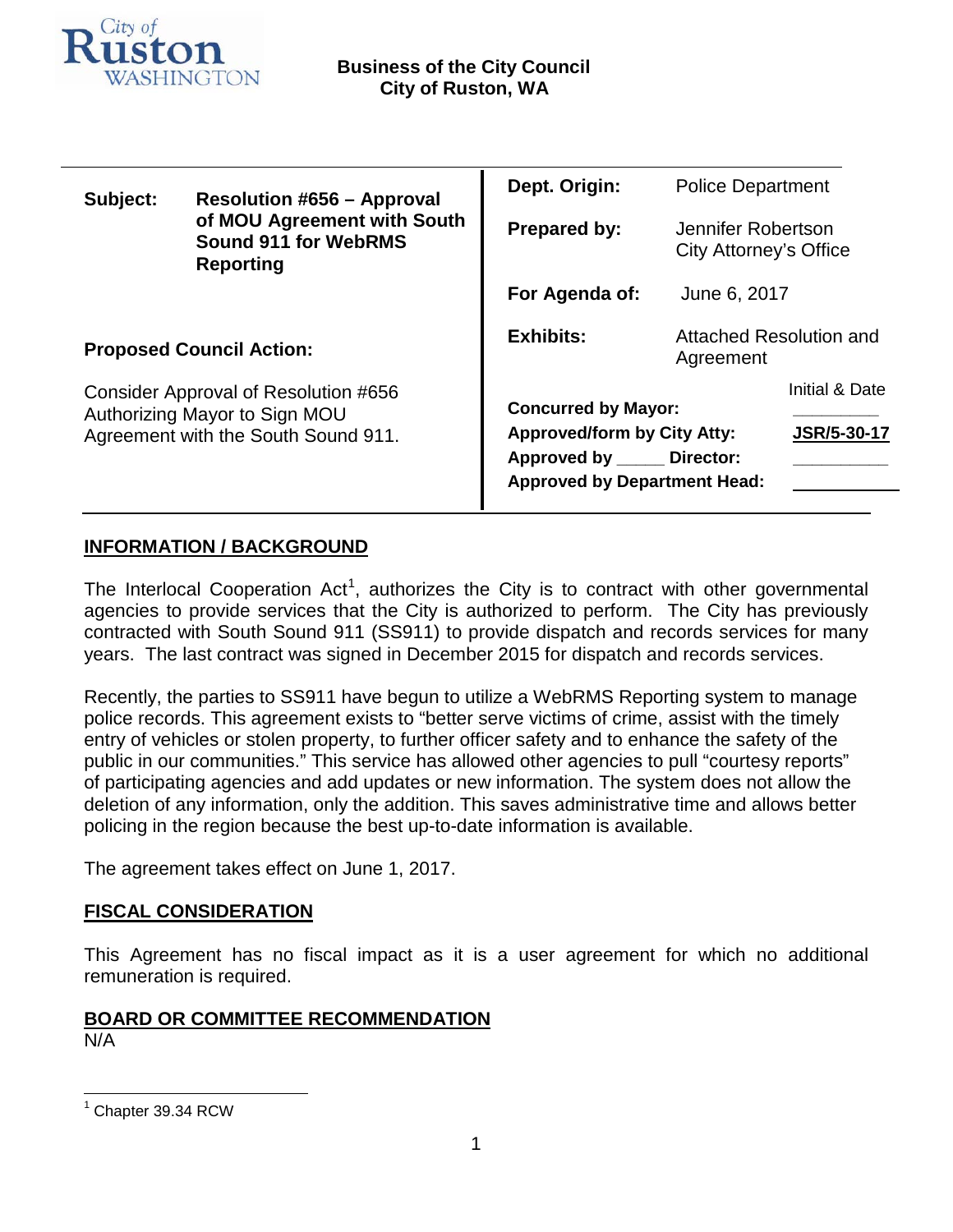#### **RECOMMENDATION / MOTION**

Approve Resolution #656.

MOTION: I move passage of Resolution #656 authorizing the Mayor to execute an MOU agreement with South Sound 911 for online shared records.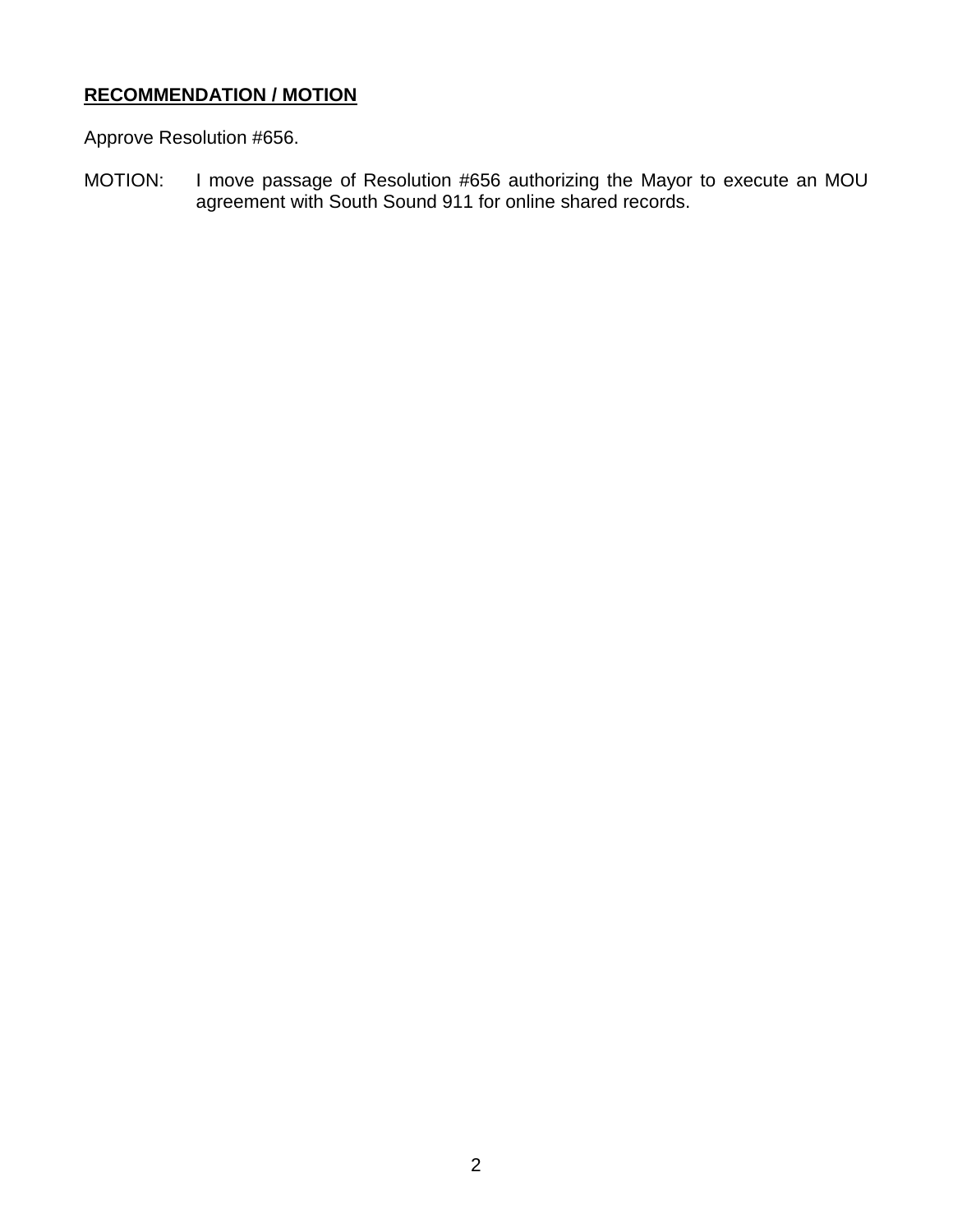#### **RESOLUTION NO. 621**

**A RESOLUTION OF THE CITY COUNCIL OF THE CITY OF RUSTON, WASHINGTON, AUTHORIZING THE MAYOR TO EXECUTE A MEMORANDUM OF UNDERSTANDING AGREEMENT WITH SOUTH SOUND 9-1-1 FOR ONLINE WEB-RMS REPORTING RECORDS SERVICES.**

WHEREAS, in accordance with Chapter 39.34 RCW, the "Interlocal Cooperation Act", the City is authorized to contract with other governmental agencies to provide services that the City is authorized to perform; and

WHEREAS, the City has previously contracted with South Sound 911 (SS911) to provide dispatch and records services; and

WHEREAS, the last contract with SS911 was signed in December 2015 for dispatch and records services; and

WHEREAS, recently, the parties to SS911 have begun to utilize a WebRMS Reporting system to manage police records and an MOU is needed to establish the understanding among the partner agencies for the use of this system; and

WHEREAS, the City Council finds it in the public interest to authorize the Mayor to execute the proposed South Sound 9-1-1 MOU Agreement which is attached to this Resolution as Exhibit "A";

# **NOW, THEREFORE, THE CITY COUNCIL OF THE CITY OF RUSTON, WASHINGTON, DOES HEREBY RESOLVE AS FOLLOWS:**

Section 1. Agreement Authorized. The Mayor is hereby authorized to execute the South Sound 9-1-1 MOU Agreement in substantially the form attached hereto as Exhibit "A".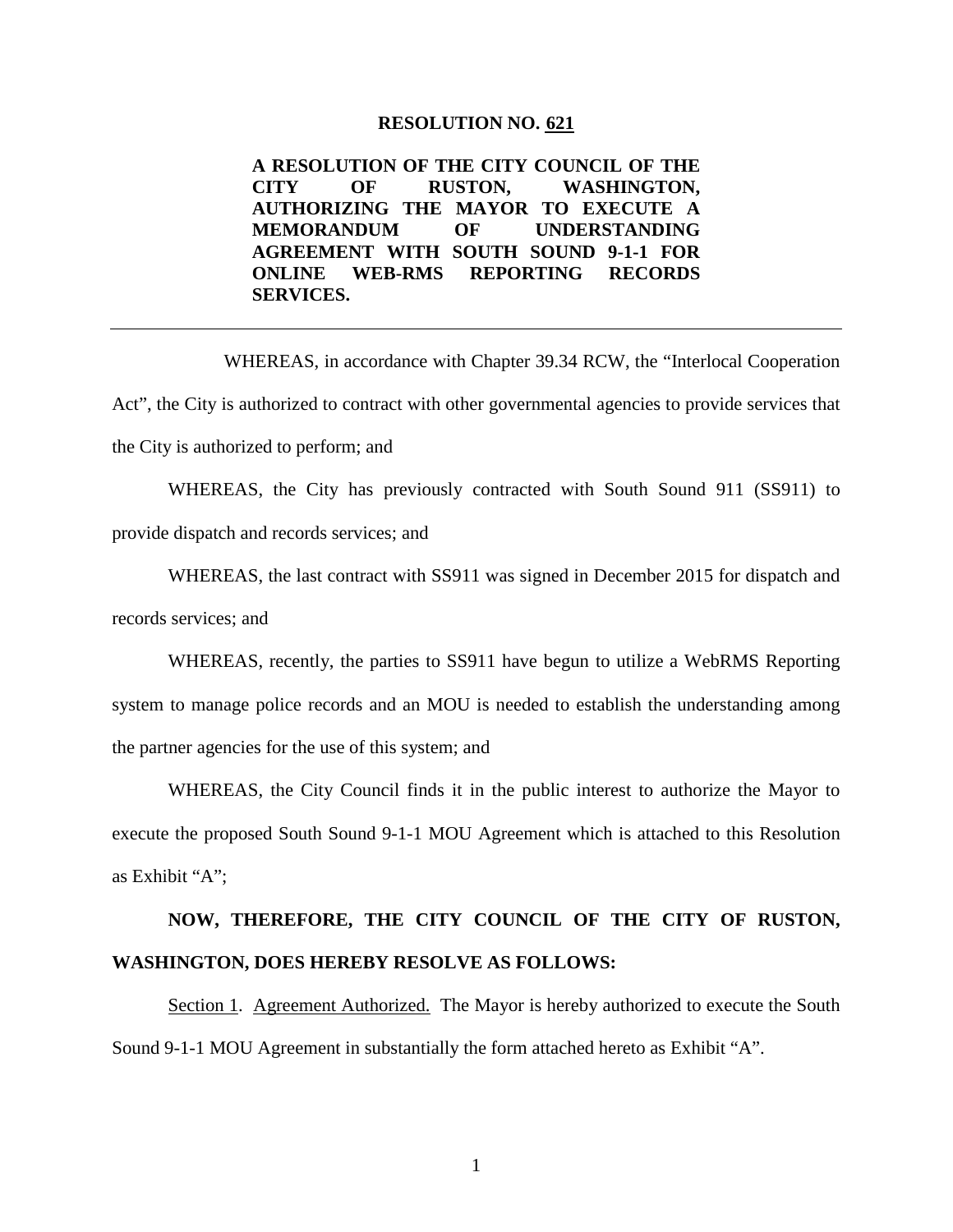Section 2. Posting on Website Required. Pursuant to RCW 39.34.040, once this Agreement has been executed by both Ruston and South Sound 911, the City Clerk is directed to post a copy of this Agreement on the City's website.

RESOLVED this  $6<sup>th</sup>$  day of June, 2017.

APPROVED:

Bruce Hopkins, Mayor

ATTEST/AUTHENTICATED:

Judy Grams, City Clerk

FILED WITH THE CITY CLERK: \_\_\_\_\_\_\_\_\_\_\_\_\_ PASSED BY THE CITY COUNCIL: U RESOLUTION NO.: 656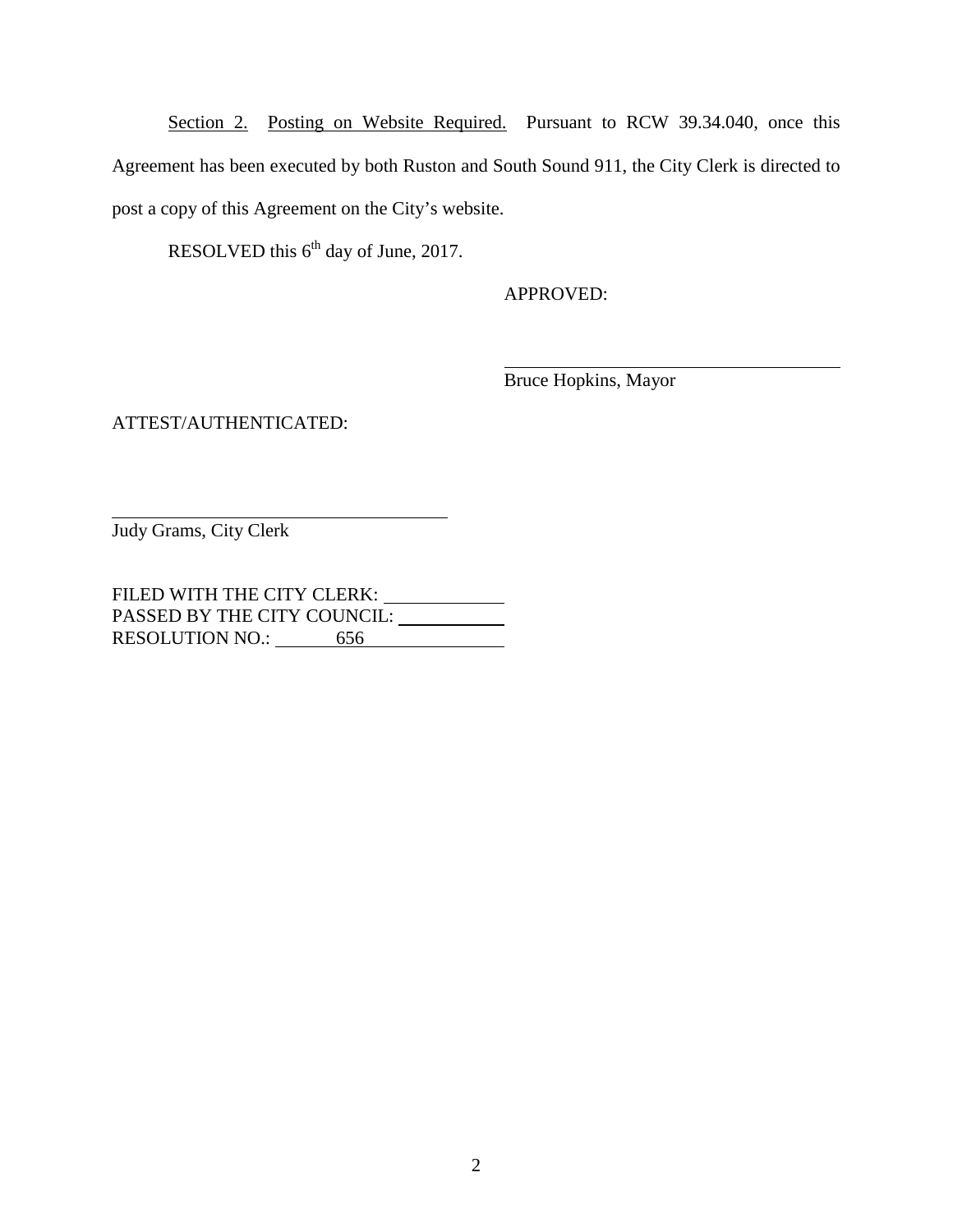**Exhibit "A"**

**MOU Agreement** 

**Between**

**City of Ruston**

**&**

**South Sound 911**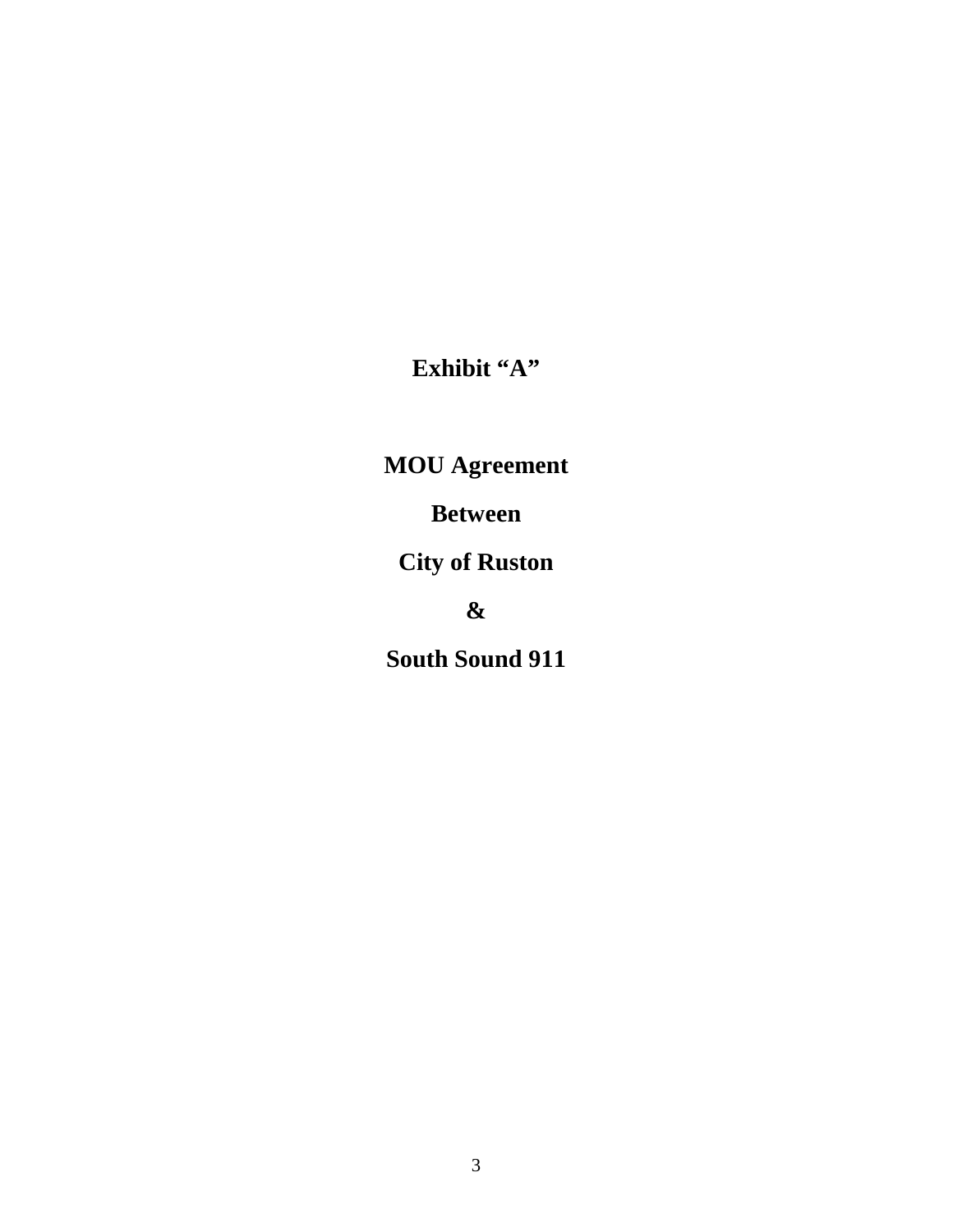#### **Memorandum of Understanding Between SOUTH SOUND 911 And PARTNER AGENCIES**

The Parties hereby adopt the following modifications and practices to WebRMS Reporting effective, June 1, 2017.

WHEREAS, various agencies that contract WebRMS services from South Sound 911 have the ability to create reports for each other, and there have been prior agreements to allow limited types of reports to be completed by, "Partner Agencies"; and

WHEREAS; The practice of agencies has been to allow either the completion of General (dot 1) reports, only Supplemental (dot 2) reports; or not to allow the completion of any reports based on the agency of jurisdictions desire; and

WHEREAS; This reporting method has been the past practice of numerous jurisdictions using South Sound 911 WebRMS and Enforcer reporting tools; and

WHEREAS, Crime statistics are reported based on the agency of jurisdiction or the title agency of the report and using one's own agency to report incidents outside of one's own jurisdiction skews crime statistics for the reporting agency.

THEREFORE, the parties agree to the following;

- 1) The agencies noted below, by signature, (WebRMS user Agency) have been invited to participate and agree to join the Partner Agencies in the existing practice of completing courtesy reports between each and every other agency listed (aka "Partner Agencies") now or at such point they join South Sound 911 WebRMS reporting service.
- 2) Courtesy reports are defined as a Domestic Violence or Motor Vehicle Theft reports where the victim is within an agency's jurisdiction subject of this agreement (WebRMS) user Agency) at the time that the victim is reporting the incident but the offense occurred in one of the other listed agencies' jurisdiction **or** where an officer/deputy engages in proactive police work within a jurisdiction subject to this agreement, such as Traffic Stops, Subject Contacts, In-Progress Crimes, etc., **or** from time to time in response to a citizens call for service.
- 3) It is understood and agreed that officers or deputies that engage in activity that gives rise to the need to complete a report subject to this agreement where such activity and reports require follow up activity by the agency of jurisdiction, the officer/deputy or their supervisor will make notification to the agency of jurisdiction as soon as practical. Examples of such reporting or activity include but are not limited to; Runaways; Missing Persons; Domestic Violence Crimes, Assaults, Robberies & Thefts with a suspect still outstanding.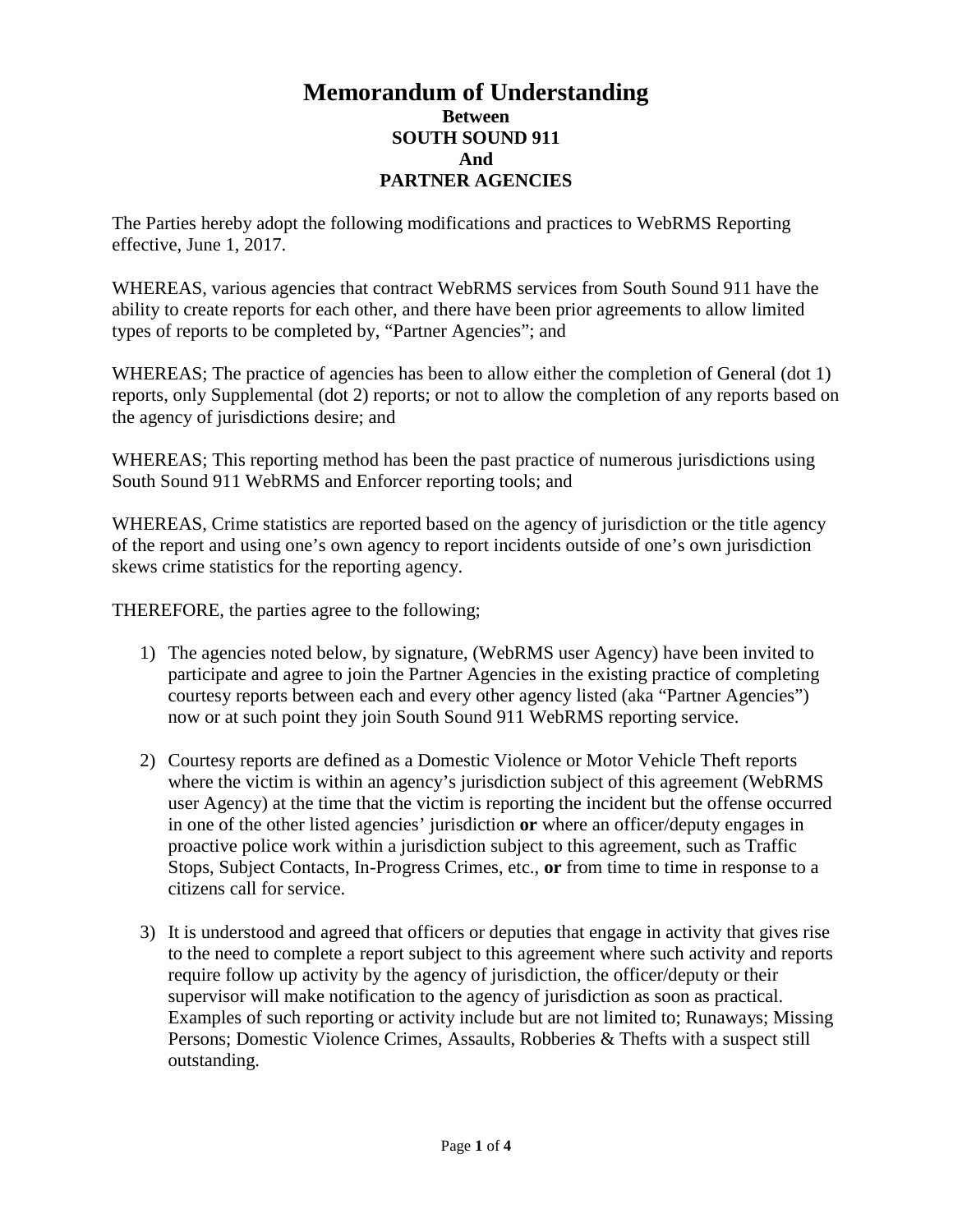- 4) It is understood and agreed that officers or deputies that make a custodial arrest for fresh charges, that requires booking into a custodial facility, that the arresting officer or deputy will arrange for the agency of jurisdiction to take custody of the arrestee for booking into the appropriate custodial facility. Officers or deputies who make an arrest for outstanding warrants without fresh charges will have the responsibility of booking the arrestee as appropriate.
- 5) This agreement exists to better serve victims of crime, assist with the timely entry of vehicles or stolen property, to further officer safety and to enhance the safety of the public in our communities.
- 6) When the circumstances present themselves, all officers and deputies whose agencies are subject to this agreement (WebRMS user Agency) are authorized to complete the original General (or dot 1) report in WebRMS/Enforcer or other reporting tools for the agency of jurisdiction, in addition to Supplemental (or dot 2) reports as needed.
- 7) It is further understood if the report contains information on property, vehicles or persons that needs entry in WACIC/NCIC, that the South Sound 911 Records will be contacted for appropriate action, i.e., validation, removal, or modification to the record.
- 8) This agreement further allows other agencies who may later obtain WebRMS services from South Sound 911 to enter into this agreement via Amendment. Such Amendment is subject to the approval of each agency already party to this agreement (example Amendment attached for reference).
- 9) This agreement does not impact any Notice of Consent per RCW 10.93.070 by any of the Parties and is intended only to address reporting issues with, "Partner Agencies."
- 10) It is further understood that South Sound 911 intends to research and if possible modify WebRMS and Enforcer or any other reporting tools in order to allow agencies to document and clearly display in on-line viewing tools and printed reports, both the agency of jurisdiction and the agency of authorship which would clearly identify the agency completing the documentation/authorship of the reports as well as the agency of jurisdiction.

By signing this memorandum, the undersigned agree to abide by the stipulation for Courtesy Reports between Partner Agencies, to now include the following agencies (WebRMS user Agency).

\_\_\_\_\_\_\_\_\_\_\_\_\_\_\_\_\_\_\_\_\_\_\_\_\_\_\_\_\_\_\_\_\_\_\_\_ \_\_\_\_\_\_\_\_\_\_\_\_\_

\_\_\_\_\_\_\_\_\_\_\_\_\_\_\_\_\_\_\_\_\_\_\_\_\_\_\_\_\_\_\_\_\_\_\_\_ \_\_\_\_\_\_\_\_\_\_\_\_\_

\_\_\_\_\_\_\_\_\_\_\_\_\_\_\_\_\_\_\_\_\_\_\_\_\_\_\_\_\_\_\_\_\_\_\_\_ \_\_\_\_\_\_\_\_\_\_\_\_\_ Chief – Bonney Lake Police Department Date

Chief – Buckley Police Department Date

Chief – Dupont Police Department Date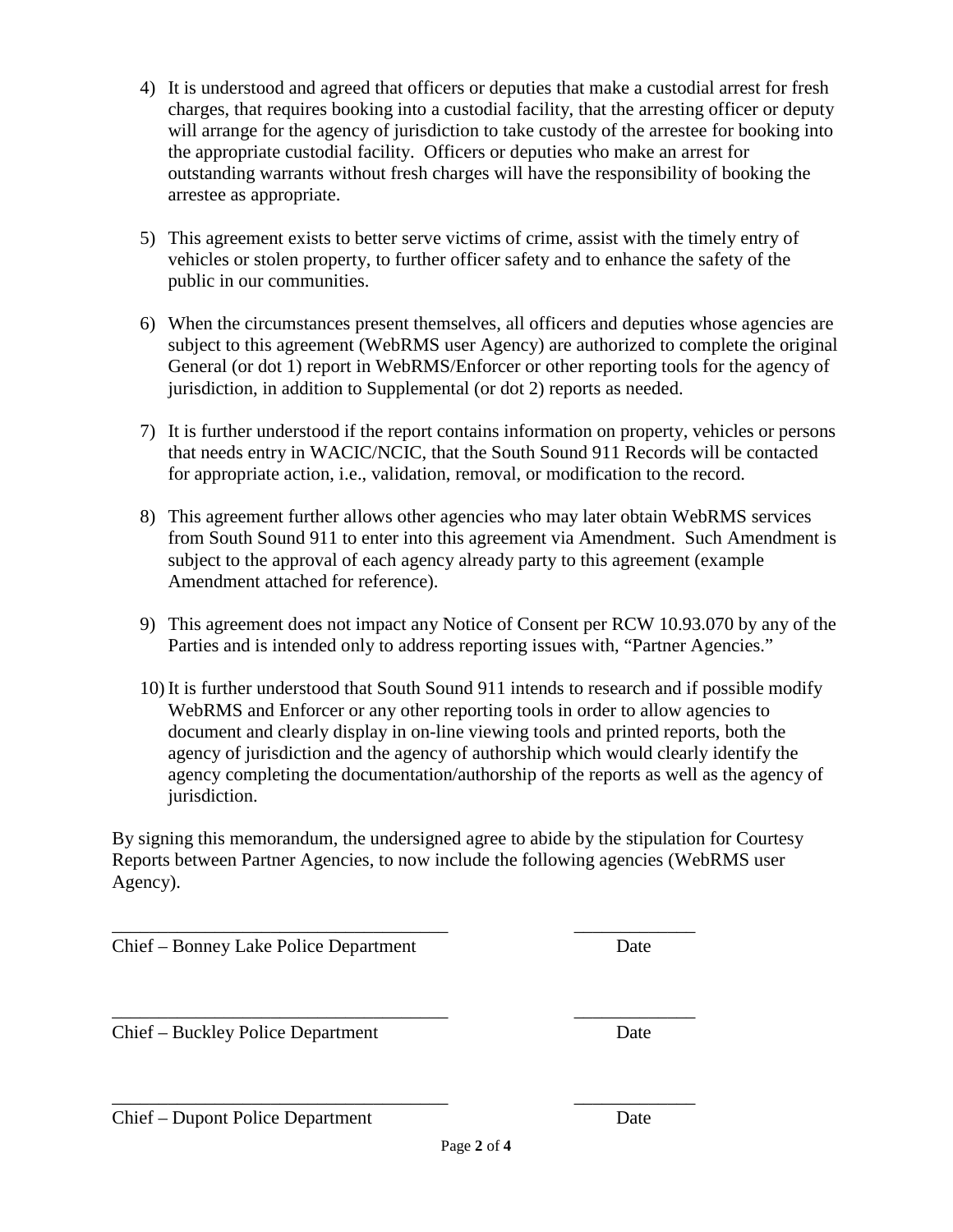\_\_\_\_\_\_\_\_\_\_\_\_\_\_\_\_\_\_\_\_\_\_\_\_\_\_\_\_\_\_\_\_\_\_\_\_ \_\_\_\_\_\_\_\_\_\_\_\_\_ Chief – Eatonville Police Department Date \_\_\_\_\_\_\_\_\_\_\_\_\_\_\_\_\_\_\_\_\_\_\_\_\_\_\_\_\_\_\_\_\_\_\_\_ \_\_\_\_\_\_\_\_\_\_\_\_\_ Chief – Edgewood Police Department Date \_\_\_\_\_\_\_\_\_\_\_\_\_\_\_\_\_\_\_\_\_\_\_\_\_\_\_\_\_\_\_\_\_\_\_\_ \_\_\_\_\_\_\_\_\_\_\_\_\_ Chief – Fife Police Department Date \_\_\_\_\_\_\_\_\_\_\_\_\_\_\_\_\_\_\_\_\_\_\_\_\_\_\_\_\_\_\_\_\_\_\_\_ \_\_\_\_\_\_\_\_\_\_\_\_\_ Chief – Fircrest Police Department Date \_\_\_\_\_\_\_\_\_\_\_\_\_\_\_\_\_\_\_\_\_\_\_\_\_\_\_\_\_\_\_\_\_\_\_\_ \_\_\_\_\_\_\_\_\_\_\_\_\_ Chief – Gig Harbor Police Department Date \_\_\_\_\_\_\_\_\_\_\_\_\_\_\_\_\_\_\_\_\_\_\_\_\_\_\_\_\_\_\_\_\_\_\_\_ \_\_\_\_\_\_\_\_\_\_\_\_\_ Chief – Lakewood Police Department Date \_\_\_\_\_\_\_\_\_\_\_\_\_\_\_\_\_\_\_\_\_\_\_\_\_\_\_\_\_\_\_\_\_\_\_\_ \_\_\_\_\_\_\_\_\_\_\_\_\_ Chief – Milton Police Department Date \_\_\_\_\_\_\_\_\_\_\_\_\_\_\_\_\_\_\_\_\_\_\_\_\_\_\_\_\_\_\_\_\_\_\_\_ \_\_\_\_\_\_\_\_\_\_\_\_\_ Chief – Orting Police Department Date

Sheriff – Pierce County Sheriff's Department Date

\_\_\_\_\_\_\_\_\_\_\_\_\_\_\_\_\_\_\_\_\_\_\_\_\_\_\_\_\_\_\_\_\_\_\_\_ \_\_\_\_\_\_\_\_\_\_\_\_\_